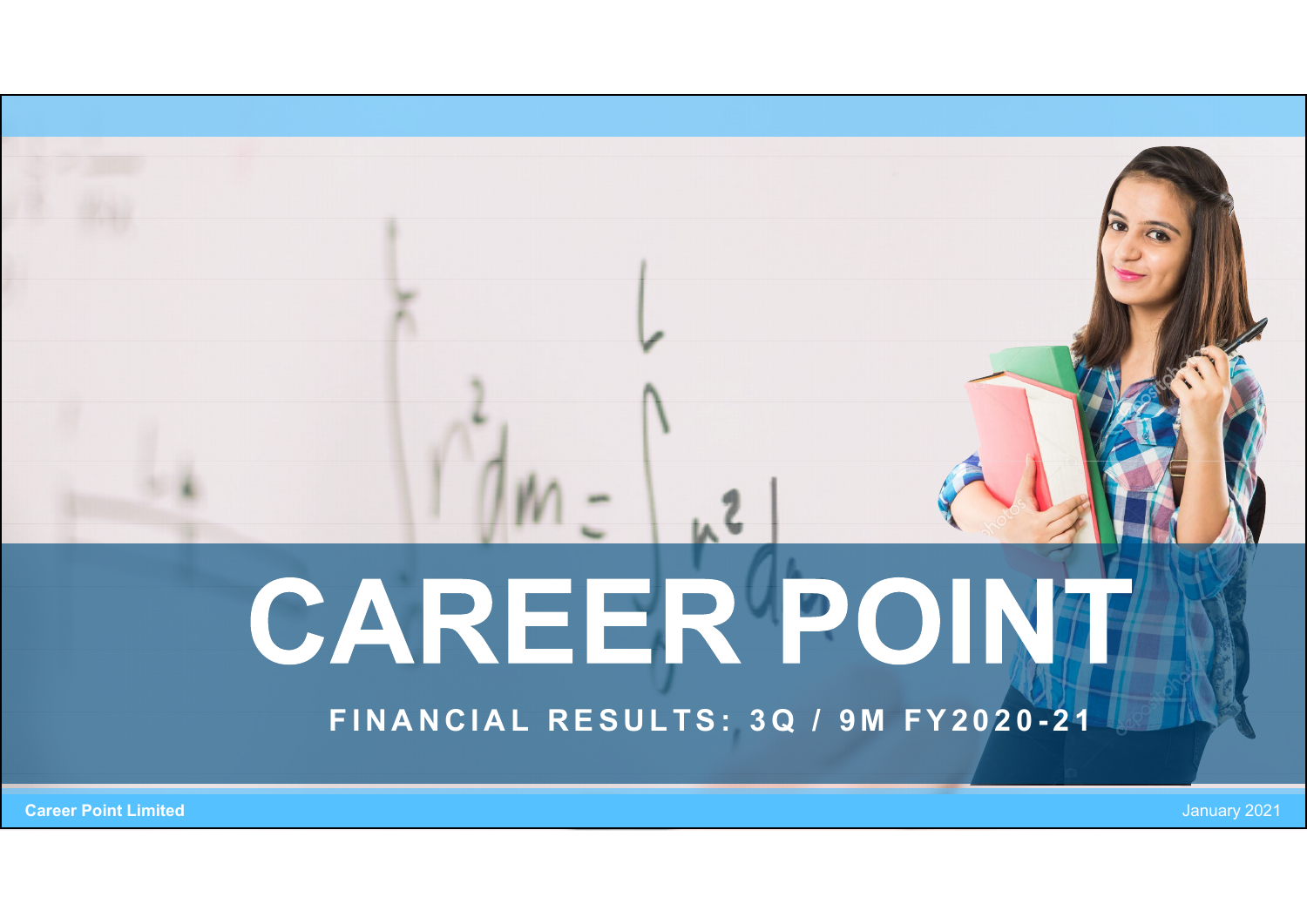|                                                             |                                       |                                                      | <b>WELCOME TO CAREER POINT</b>                                                |  |  |
|-------------------------------------------------------------|---------------------------------------|------------------------------------------------------|-------------------------------------------------------------------------------|--|--|
|                                                             | <b>Service Offering - KG to PhD</b>   |                                                      |                                                                               |  |  |
| <b>Informal Education (Test-Prep division)</b>              |                                       |                                                      | <b>Formal Education Division</b>                                              |  |  |
| <b>Tutorial Service</b><br><b>NEET, JEE, Foundation</b>     | eLearning Service<br>Test-Prep & K-12 | <b>School Education</b><br><b>KG to Grade-XII</b>    | <b>University Education</b><br>Diploma, UG, PG, PhD                           |  |  |
| <b>CAREER POINT</b><br>version 2.0                          | <b>eCareerPoint</b>                   | <b>GLOBAL KIDS</b><br>from the house of CAREER POINT | <b>CAREER POINT</b><br><b>UNIVERSITY</b><br>KOTA                              |  |  |
| SynchroSchool<br><b>School Integrated Coaching Programs</b> | <b>VEDAMENT 1-TO-1</b>                | <b>CAREER POINT</b><br><b>WORLD SCHOOL</b>           | <b>CAREER POINT</b><br><b>UNIVERSITY</b><br>--HAMIRPUR-                       |  |  |
| <b>EP PUBLICATION</b>                                       | $\neg$ CP-TAB                         | <b>CAREER POINT</b><br><b>SCHOOL</b>                 | $C-P-IS-D$<br><b>Career Point</b><br>Institute of<br><b>Skill Development</b> |  |  |
|                                                             |                                       |                                                      |                                                                               |  |  |

Integrated Solution Provider across Education value chain throughout the Life Cycle of a Student.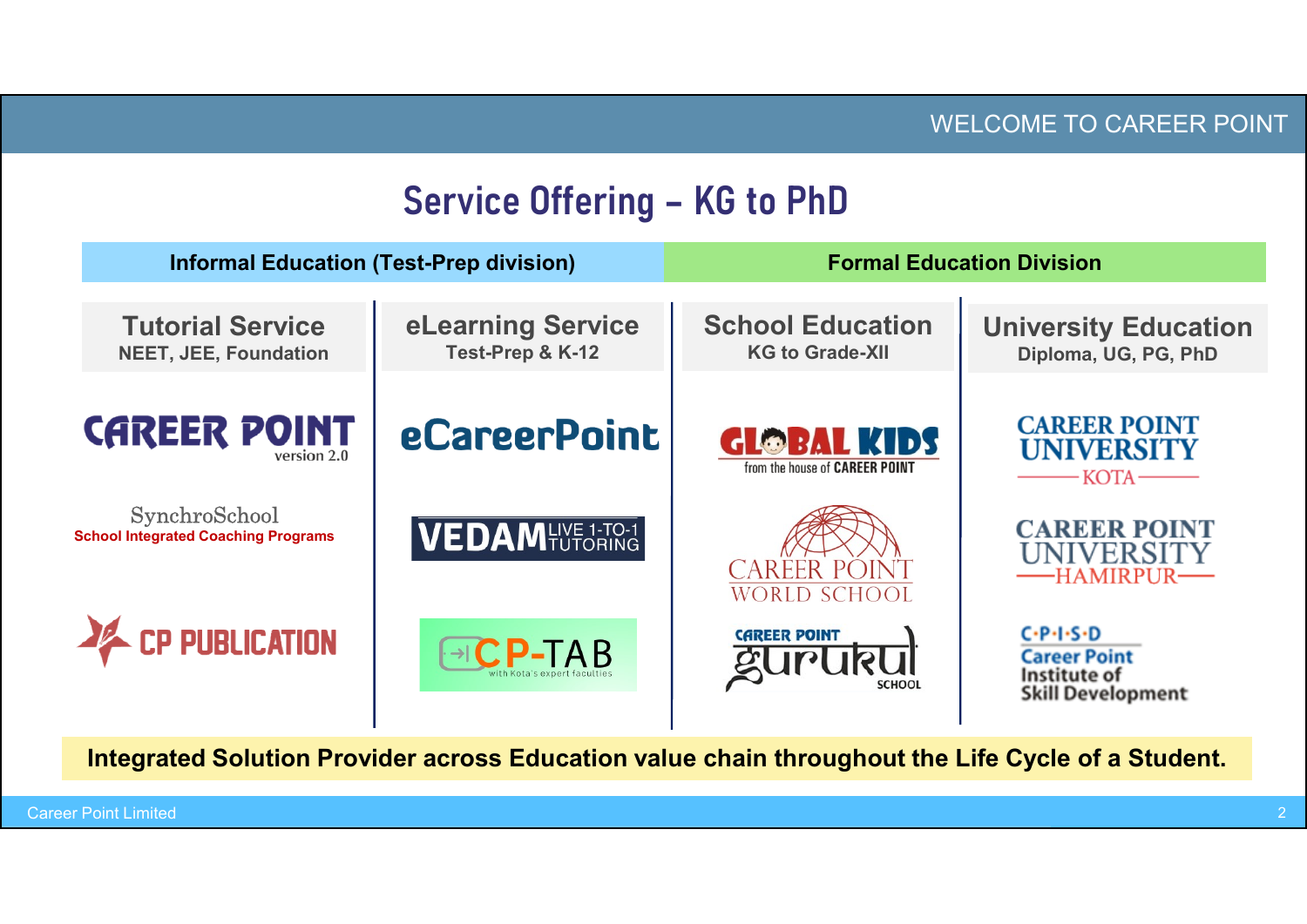#### Business Updates - Q3/9M FY2020-21

- Career Point's e-learning division eCareerPoint has gained significant popularity with<br>• Career Point's e-learning division eCareerPoint has gained significant popularity with<br>• In addition to Engineering (JEE) a **Business Updates — Q3/9M FY2020-21**<br>Career Point's e-learning division – eCareerPoint – has gained significant popularity<br>more than 1.2 Lacs App downloads and thousands of paid subscribers.<br>In addition to Engineering (JEE
- Career Point's e-learning division eCareerPoint has gained significant popularity with<br>• Career Point's e-learning division eCareerPoint has gained significant popularity with<br>• In addition to Engineering (JEE) a for Board preparation (school curricula) and Govt. Exams. **Business Updates —**  $Q3/9M$  FY2020-21<br>
• Career Point's e-learning division – eCareerPoint – has gained significant popularity with<br>
more than 1.2 Lacs App downloads and thousands of paid subscribers.<br>
• In addition to E
- Tutoring Platform for personalized learning with many advanced features.
- **Business Updates Q3/9M FY2020-21**<br>• Career Point's e-learning division eCareerPoint has gained significant popularity with<br>more than 1.2 Lacs App downloads and thousands of paid subscribers.<br>• In addition to Enginee eLearning division having 5000+ Videos and 25 million views.
- Career Point's e-learning division eCareerPoint has gained significant popularity with<br>
more than 1.2 Lacs App downloads and thousands of paid subscribers.<br>
 In addition to Engineering (JEE) and Medical test-prep, e in phases for students' teaching from Jan-2021.
- In addition to Engineering (JEE) and Medical test-prep, eCareerPoint has also its offerings<br>for Board preparation (school curricula) and Govt. Exams.<br>• Career Point's e-Learning division has also launched 'Vedam Learning for Board preparation (school curricula) and Govt. Exams.<br>
Career Point's e-Learning division has also launched 'Vedam Learning' a 1-to-1 Online<br>
Tutoring Platform for personalized learning with many advanced features.<br>
Ad Career Point's e-Learning division has also launched 'Vedam Learning' a 1-to-1 Online<br>Tutoring Platform for personalized learning with many advanced features.<br>Additionally, there are more than 300K subscribers on YouTube c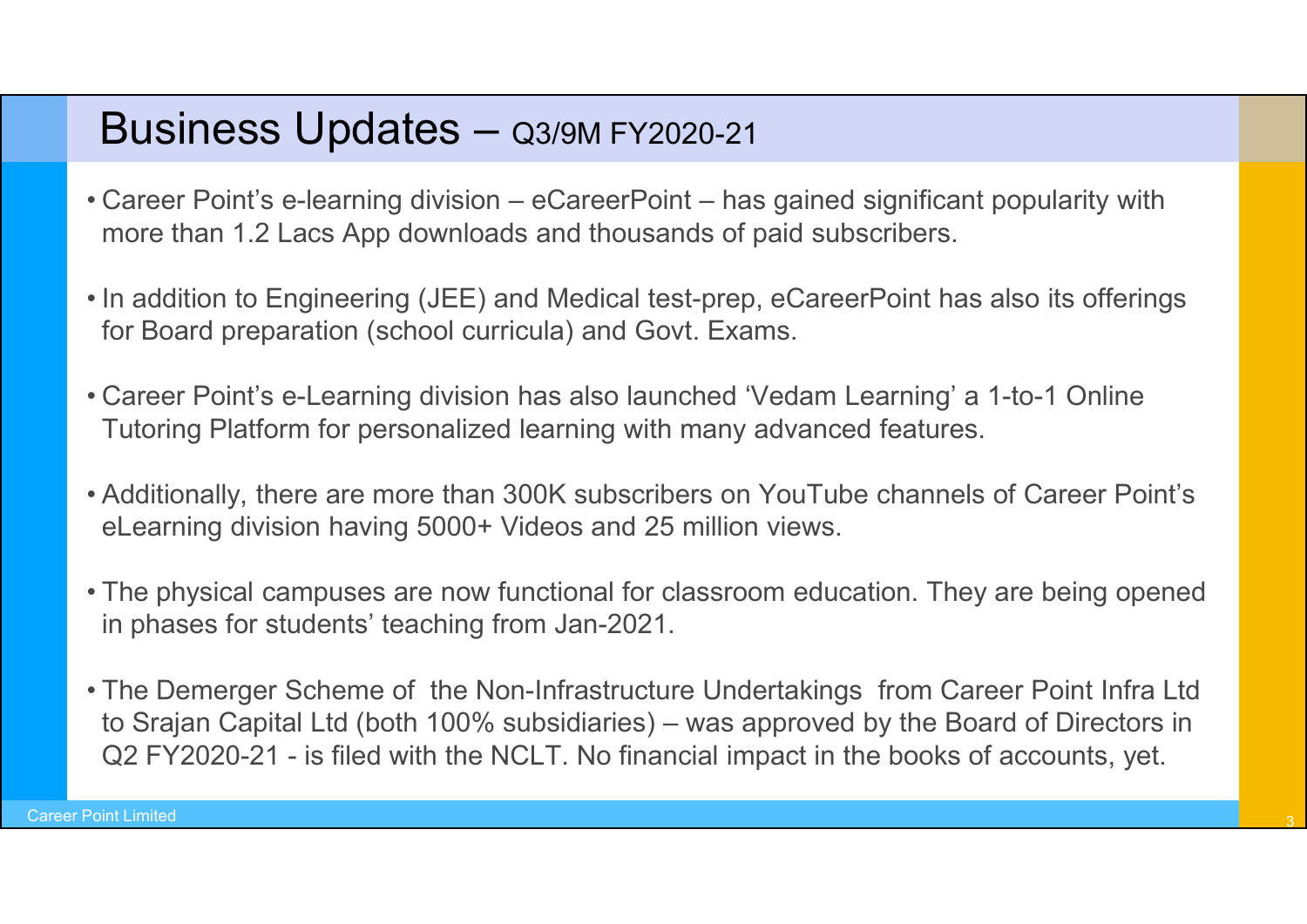#### Financial Updates – Q3/9M FY2020-21

- Income from operations for the period (9M FY2020-21) is rupees 44.9 crores on consol basis<br>• Income from operations for the period (9M FY2020-21) is rupees 44.9 crores on consol basis<br>• Total revenue, including other inc
- Financial Updates Q3/9M FY2020-21<br>Income from operations for the period (9M FY2020-21) is rupees 4<br>and rupees 16.7 crores at standalone level.<br>Total revenue, including other income, is reported of rupees 52.0 c<br>rupees 32 • Total revenue, including other income, is reported of rupees 44.9 crores on consol basis and rupees 16.7 crores at standalone level.<br>• Total revenue, including other income, is reported of rupees 52.0 crores on consol ba
- Financial Updates Q3/9M FY2020-21<br>Income from operations for the period (9M FY2020-21) is rupe<br>and rupees 16.7 crores at standalone level.<br>Total revenue, including other income, is reported of rupees 5<br>rupees 32.1 crores • Reported EBITDA (including other income) of rupees 39.1 crores on consol basis and rupees 16.7 crores at standalone level.<br>• Total revenue, including other income, is reported of rupees 52.0 crores on consol basis and ru
- Financial Updates Q3/9M FY2020-21<br>Income from operations for the period (9M FY2020-21) is rupees 44.9 crores on consol basis<br>and rupees 16.7 crores at standalone level.<br>Total revenue, including other income, is reported • Financial Updates — Q3/9M FY2020-21<br>• Income from operations for the period (9M FY2020-21) is rupees 44.9 crores on consol basis<br>• and rupees 16.7 crores at standalone level.<br>• Total revenue, including other income, is r previous year is due to resilient operating performance added by income from sale of nonoperating assets amounting rupees 3 crores.
- Income from operations for the period (9M FY2020-21) is rupees 44.9 crores on consol basis<br>
 Total revenue, including other income, is reported of rupees 52.0 crores on consol basis and<br>
 Total revenue, including other on standalone basis. At consol level, the company reported net income of rupees 24.8 crores and EPS of rupees 13.64. • Total revenue, including other income, is reported of rupees 52.0 crores on consol basis and<br>
• Reported EBITDA (including other income) of rupees 39.1 crores on consolidate numbers and<br>
• Reported EBITDA (including othe • Reported EBITDA (including other income) of rupees 39.1 crores on consolidate numbers and rupees 21.8 crores on standalone resulted EBITDA Margin of 75.2% and 67.8%, respectively.<br>• A remarkable improvement of 2700+ basi
- share.
- Book value per share of rupees 260.7.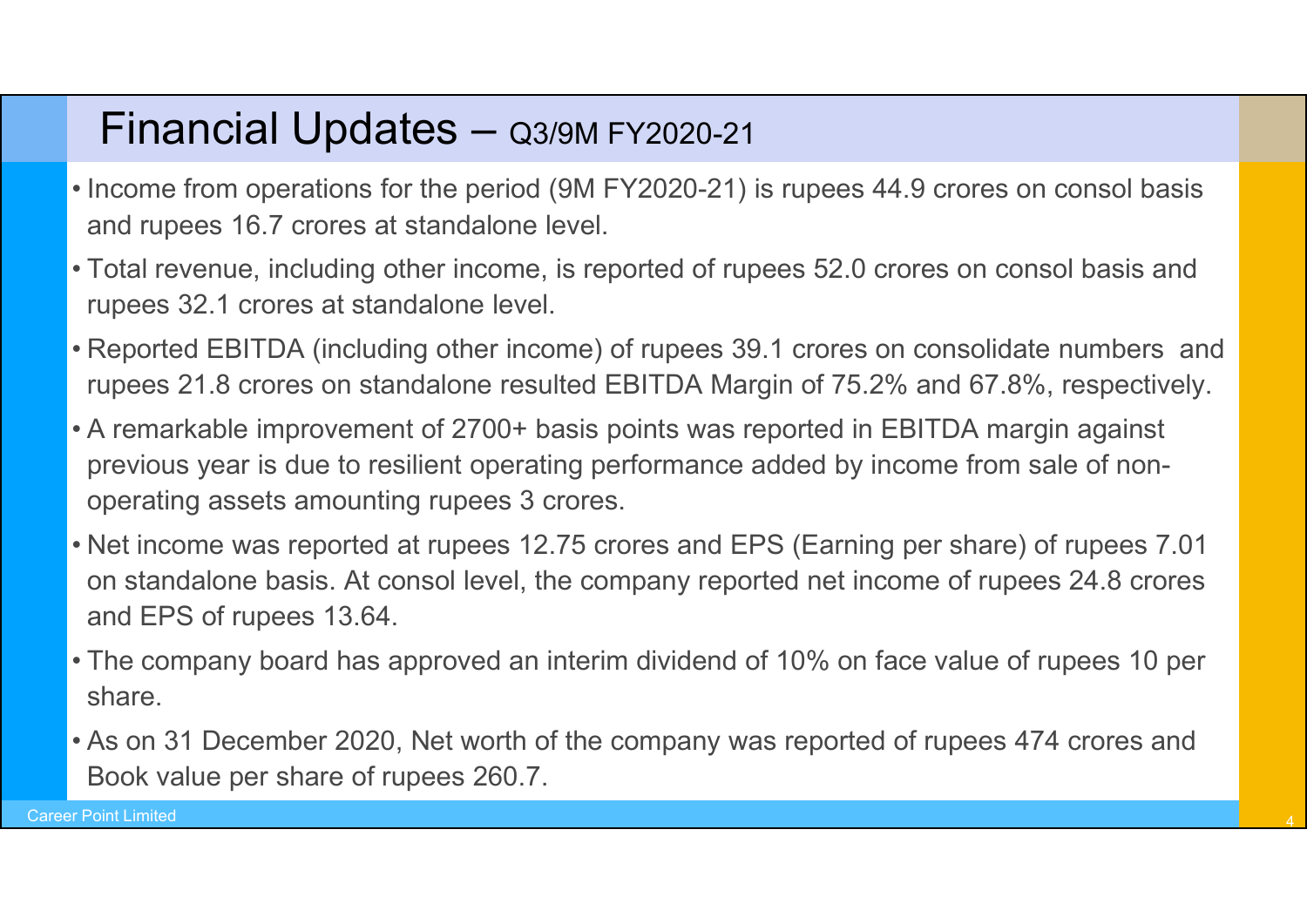#### Management Outlook

- Management Outlook<br>• The education sector has been dramatically transformed as a result of the Covid19. The<br>management is in opinion that the situation has opened the doors to take advantage of<br>the multiple opportunities s management is in opinion that the situation has opened the doors to take advantage of the multiple opportunities still untapped in the education sector. First education sector has been dramatically transformed as a result of the Covid19. The management is in opinion that the situation has opened the doors to take advantage of the multiple opportunities still untapped in th Management Outlook<br>The education sector has been dramatically transformed as a result of the Covid19. The<br>management is in opinion that the situation has opened the doors to take advantage of<br>the multiple opportunities sti • The education sector has been dramatically transformed as a result of the Covid19. The management is in opinion that the situation has opened the doors to take advantage of the multiple opportunities still untapped in t The education sector has been dramatically transformed as a result of the Covid19. The<br>management is in opinion that the situation has opened the doors to take advantage of<br>the multiple opportunities still untapped in the
- 
- scope in test-prep segment.
- In addition to high growth, more efficient and scalable Phygital services in test-prep,<br>
 Taking the best features from offline and online models, the company has created a<br>
 Taking the best features from offline and o Career Point's annuity driven and sustainable formal education division will continue to contribute significantly at the profit level.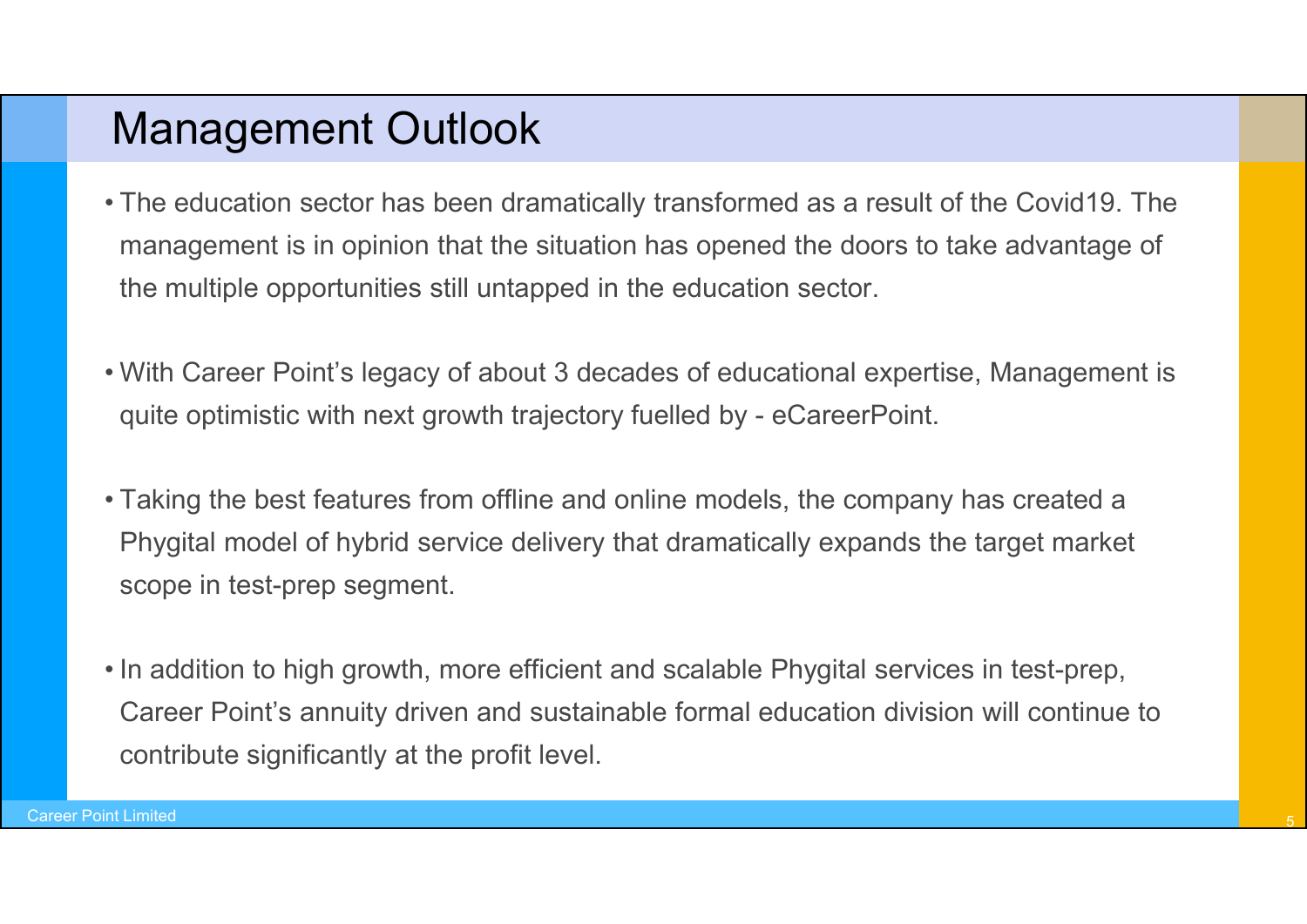## Income Statement – Standalone

| <b>Income Statement - Standalone</b> |         |                   |         |                                                 |               |
|--------------------------------------|---------|-------------------|---------|-------------------------------------------------|---------------|
| <b>Income Statement</b>              |         | <---------------- |         | Standalone -----------------------------------> |               |
| <b>Rs Lakhs</b>                      | Q3FY20  | <b>Q2FY21</b>     | Q3FY21  | <b>9MFY20</b>                                   | <b>9MFY21</b> |
| Income                               | Ind AS  | Ind AS            | Ind AS  | Ind AS                                          | Ind AS        |
| Income from Operation                | 1,395.4 | 640.7             | 544.3   | 4,411.4                                         | 1,669.5       |
| Other Income                         | 583.8   | 449.8             | 692.6   | 1,485.9                                         | 1,541.3       |
| <b>Total Income</b>                  | 1,979.2 | 1,090.5           | 1,236.9 | 5,897.3                                         | 3,210.8       |
| <b>Expenditure</b>                   |         |                   |         |                                                 |               |
| Cost of Study Material               | 24.0    | 16.1              | 39.6    | 137.7                                           | 77.1          |
| <b>Employees Cost</b>                | 738.2   | 219.3             | 224.4   | 2,121.4                                         | 592.3         |
| G&A and other expenses               | 298.4   | 99.9              | 173.3   | 964.8                                           | 364.5         |
| Dep. & Amort.                        | 102.7   | 94.5              | 96.0    | 301.8                                           | 285.6         |
| <b>Finance Charges</b>               | 147.6   | 99.9              | 89.2    | 466.4                                           | 301.7         |
| <b>Total Expenditure</b>             | 1,310.8 | 529.8             | 622.5   | 3,992.1                                         | 1,621.2       |
| <b>EBITDA</b>                        | 918.6   | 755.2             | 799.5   | 2,673.4                                         | 2,176.9       |
| <b>EBITDA Margin</b>                 | 46.4%   | 69.2%             | 64.6%   | 45.3%                                           | 67.8%         |
| <b>Operating EBITDA</b>              | 334.8   | 305.4             | 106.9   | 1,187.5                                         | 635.6         |
| Op. EBITDA margin                    | 24.0%   | 47.7%             | 19.6%   | 26.9%                                           | 38.1%         |
|                                      |         |                   |         |                                                 |               |
| <b>Profit Before Tax</b>             | 668.4   | 560.7             | 614.4   | 1,905.3                                         | 1,589.6       |
| PBT Margin                           | 33.8%   | 51.4%             | 49.7%   | 32.3%                                           | 49.5%         |
| <b>Profit After Tax</b>              | 568.1   | 420.9             | 520.5   | 1,462.9                                         | 1,274.9       |
| PAT Margin                           | 28.7%   | 38.6%             | 42.1%   | 24.8%                                           | 39.7%         |
|                                      |         |                   |         |                                                 |               |
| <b>EPS</b> (Rs)                      | 3.13    | 2.32              | 2.86    | 8.04                                            | 7.01          |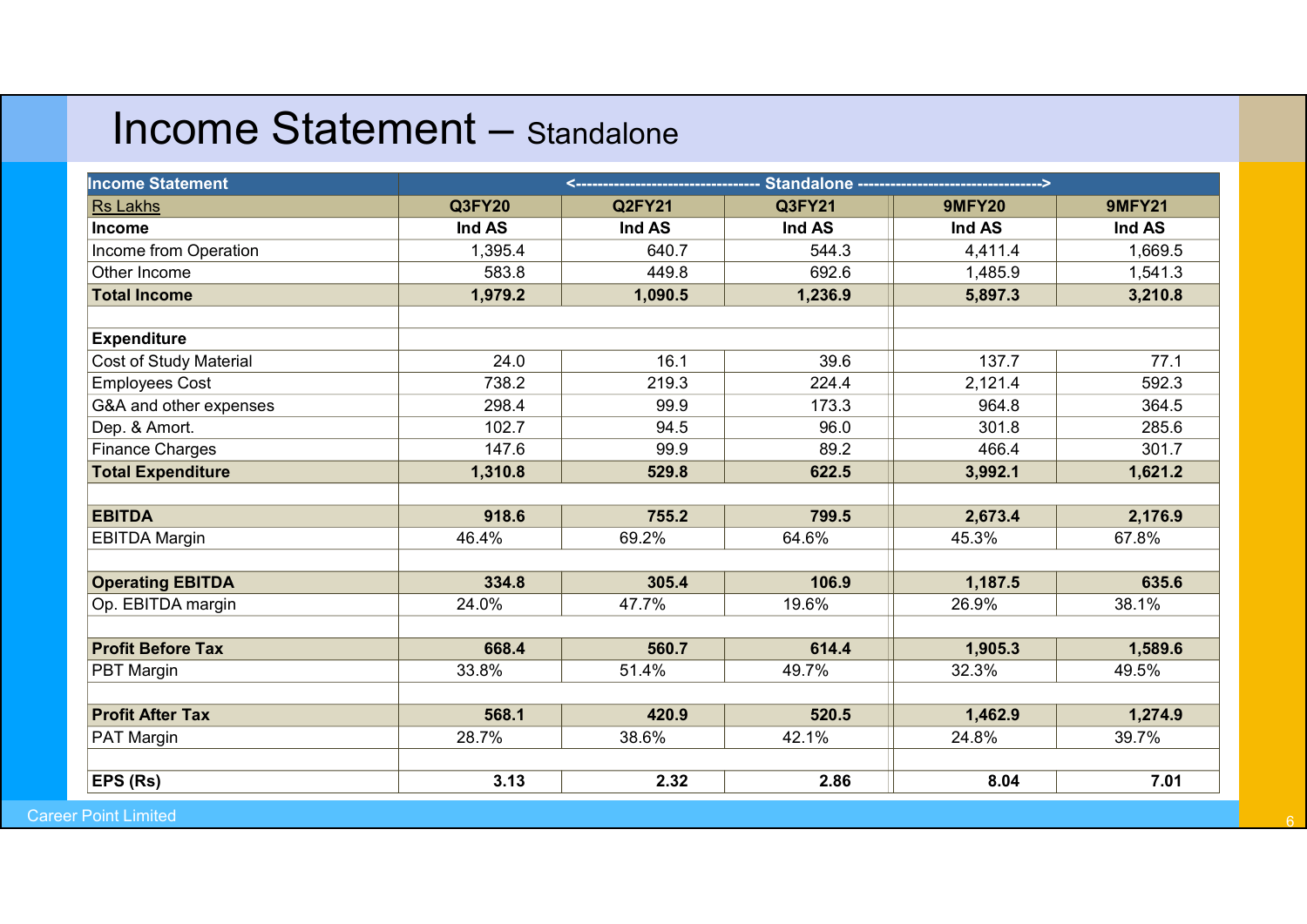## Income Statement – Consolidated

|                                            |         | <b>Income Statement - Consolidated</b> |                               |               |               |  |
|--------------------------------------------|---------|----------------------------------------|-------------------------------|---------------|---------------|--|
|                                            |         |                                        |                               |               |               |  |
| <b>Income Statement</b><br><b>Rs Lakhs</b> | Q3FY20  | $\leftarrow$<br><b>Q2FY21</b>          | <b>Consolidated</b><br>Q3FY21 | <b>9MFY20</b> | <b>9MFY21</b> |  |
| Income                                     | Ind AS  | Ind AS                                 | Ind AS                        | Ind AS        | Ind AS        |  |
| Income from Operation                      | 3,421.1 | 1,506.2                                | 1,602.6                       | 8,825.4       | 4,490.1       |  |
| Other Income                               | 123.7   | 174.8                                  | 408.2                         | 358.0         | 713.7         |  |
| <b>Total Income</b>                        | 3,544.7 | 1,681.0                                | 2,010.8                       | 9,183.4       | 5,203.8       |  |
| <b>Expenditure</b>                         |         |                                        |                               |               |               |  |
| Cost of Study Material                     | 1,050.4 | 26.9                                   | 157.6                         | 1,749.6       | 208.9         |  |
| Employees Cost                             | 760.0   | 232.2                                  | 238.9                         | 2,187.7       | 631.4         |  |
| G&A and other expenses                     | 324.5   | 122.8                                  | 223.5                         | 1,067.3       | 450.4         |  |
| Dep. & Amort.                              | 113.5   | 106.5                                  | 108.2                         | 335.7         | 320.6         |  |
| Finance Charges                            | 163.0   | 124.1                                  | 108.3                         | 519.0         | 369.2         |  |
| <b>Total Expenditure</b>                   | 2,411.4 | 612.4                                  | 836.6                         | 5,859.2       | 1,980.6       |  |
| <b>EBITDA</b>                              | 1,409.8 | 1,299.2                                | 1,390.8                       | 4,178.8       | 3,913.0       |  |
| <b>EBITDA Margin</b>                       | 39.8%   | 77.3%                                  | 69.2%                         | 45.5%         | 75.2%         |  |
| <b>Operating EBITDA</b>                    | 1,286.2 | 1,124.3                                | 982.6                         | 3,820.9       | 3,199.3       |  |
| Op. EBITDA margin                          | 37.6%   | 74.6%                                  | 61.3%                         | 43.3%         | 71.3%         |  |
| <b>Profit Before Tax</b>                   | 1,133.3 | 1,068.6                                | 1,174.2                       | 3,324.2       | 3,223.2       |  |
| <b>PBT Margin</b>                          | 32.0%   | 63.6%                                  | 58.4%                         | 36.2%         | 61.9%         |  |
| <b>Profit After Tax</b>                    | 870.7   | 797.2                                  | 932.6                         | 2,364.5       | 2,481.5       |  |
| <b>PAT Margin</b>                          | 24.6%   | 47.4%                                  | 46.4%                         | 25.7%         | 47.7%         |  |
| EPS (Rs)                                   | 4.79    | 4.39                                   | 5.13                          | 13.02         | 13.64         |  |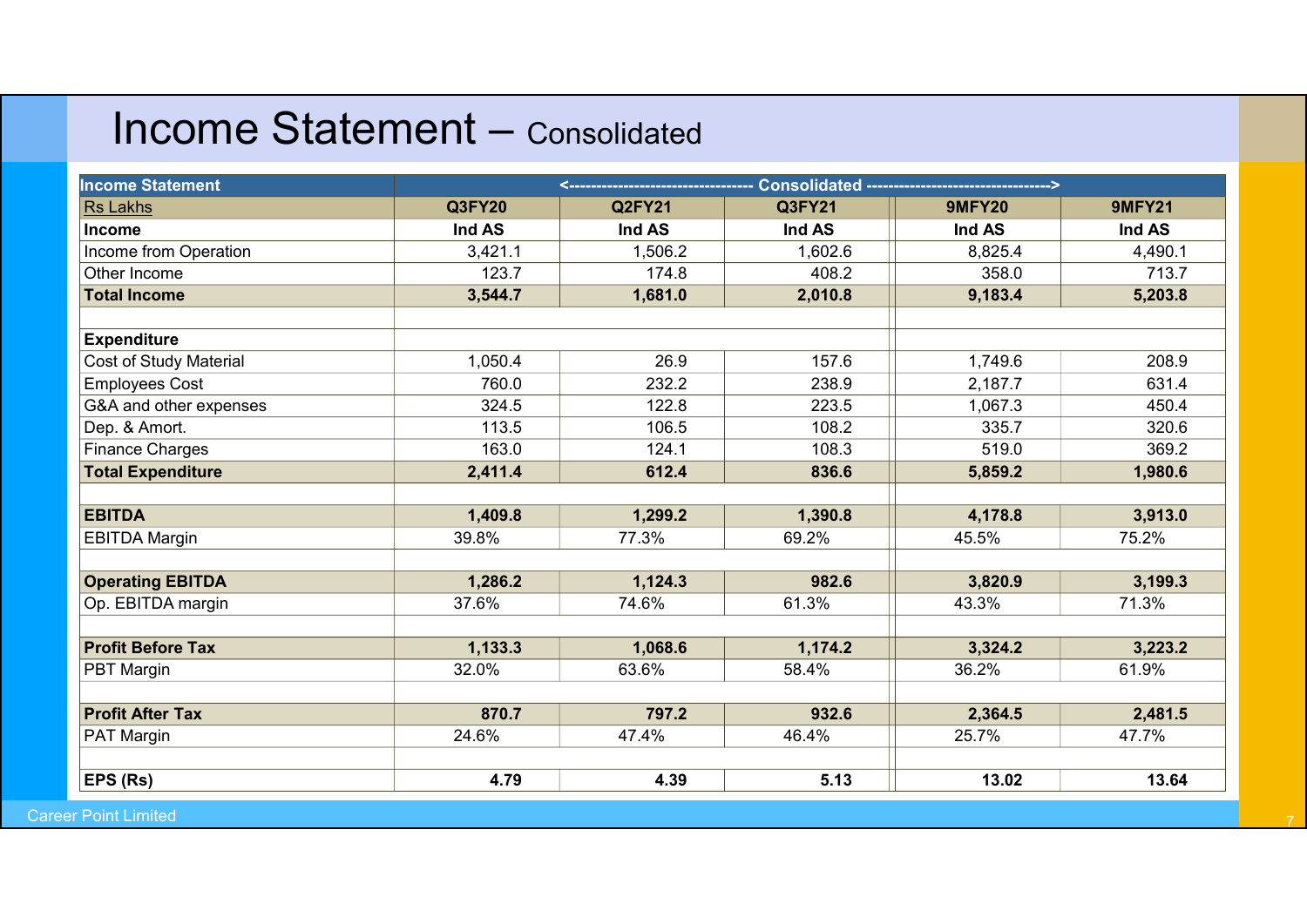#### Balance Sheet - Q3/9M FY2020-21

|                                                       |               |                                      | Balance Sheet - Q3/9M FY2020-21 |                 |                                       |              |
|-------------------------------------------------------|---------------|--------------------------------------|---------------------------------|-----------------|---------------------------------------|--------------|
| <b>Balance Sheet</b>                                  | <------------ | <b>Standalone --------------&gt;</b> |                                 | <-------------- | <b>Consolidated -------------&gt;</b> |              |
| <b>Rs Lakhs</b>                                       | 31-Mar-2020   | 30-Sep-2020                          | 31-Dec-2020                     | 31-Mar-2020     | 30-Sep-2020                           | 31-Dec-2020  |
| <b>Liabilities</b>                                    | Ind AS        | Ind AS                               | Ind AS                          | Ind AS          | Ind AS                                | Ind AS       |
| <b>Shareholders' fund</b>                             | 40,649        | 41,404                               | 41,960                          | 44,893          | 46,454                                | 47,423       |
| (a) Share Capital                                     | 1,816         | 1,816                                | 1,819                           | 1,816           | 1,816                                 | 1,819        |
|                                                       |               |                                      | 40,141                          | 43,076          |                                       |              |
| (b) Reserve and Surplus                               | 38,833        | 39,587                               |                                 |                 | 44,638                                | 45,603       |
| <b>Non-current Liabilities</b>                        | 856           | 879                                  | 862                             | 921<br>801      | 950                                   | 954<br>814   |
| (a) Def. Tax Liabilities                              | 792<br>64     | 806<br>73                            | 787<br>75                       | 120             | 818<br>131                            | 140          |
| (b) Provisions & Others<br><b>Current Liabilities</b> |               |                                      | 994                             |                 |                                       |              |
|                                                       | 1,510         | 1,152                                |                                 | 1,818           | 1,470                                 | 1,591        |
| (a) Current Liabilities                               | 1,502<br>7    | 1,145<br>7                           | 987<br>$\overline{7}$           | 1,764<br>54     | 1,347<br>123                          | 1,408<br>183 |
| (b) Provisions                                        |               |                                      |                                 |                 |                                       |              |
| <b>Borrowings</b>                                     | 5,663         | 4,585                                | 4,909                           | 6,720           | 5,706                                 | 6,102        |
| <b>Total Liabilities</b>                              | 48,678        | 48,020                               | 48,725                          | 54,352          | 54,580                                | 56,069       |
| <b>Assets</b>                                         |               |                                      |                                 |                 |                                       |              |
| <b>Fixed Assets (inc. WIP)</b>                        | 13,646        | 13,246                               | 13,199                          | 19,446          | 19,145                                | 19,094       |
| <b>Non-current Assets</b>                             | 18,325        | 18,485                               | 18,714                          | 9,833           | 9,699                                 | 10,323       |
| (a) Loans and Advances                                | 872           | 970                                  | 1,161                           | 8,205           | 7,997                                 | 8,579        |
| (b) Investments                                       | 17,453        | 17,515                               | 17,553                          | 1,628           | 1,702                                 | 1,744        |
| (c) Other Assets                                      |               |                                      |                                 |                 |                                       |              |
| <b>Current Assets</b>                                 | 16,707        | 16,288                               | 16,812                          | 25,073          | 25,736                                | 26,652       |
| (a) Inventories                                       | 95            | 91                                   | 88                              | 501             | 542                                   | 385          |
| (b) Sundry Debtors                                    | 1,219         | 1,029                                | 1,116                           | 4,945           | 4,734                                 | 4,829        |
|                                                       |               |                                      |                                 |                 |                                       |              |
| (c) Cash & Bank Balances                              | 254           | 292                                  | 272                             | 1,187           | 914                                   | 861          |
| (d) Current Investments                               | 1,385         | 1,055                                | 1,082                           | 1,405           | 1,075                                 | 1,102        |
| (e) Loans and Advances                                | 13,754        | 13,821                               | 14,254                          | 17,034          | 18,471                                | 19,474       |
| <b>Total Assets</b>                                   | 48,678        | 48,020                               | 48,725                          | 54,352          | 54,580                                | 56,069       |